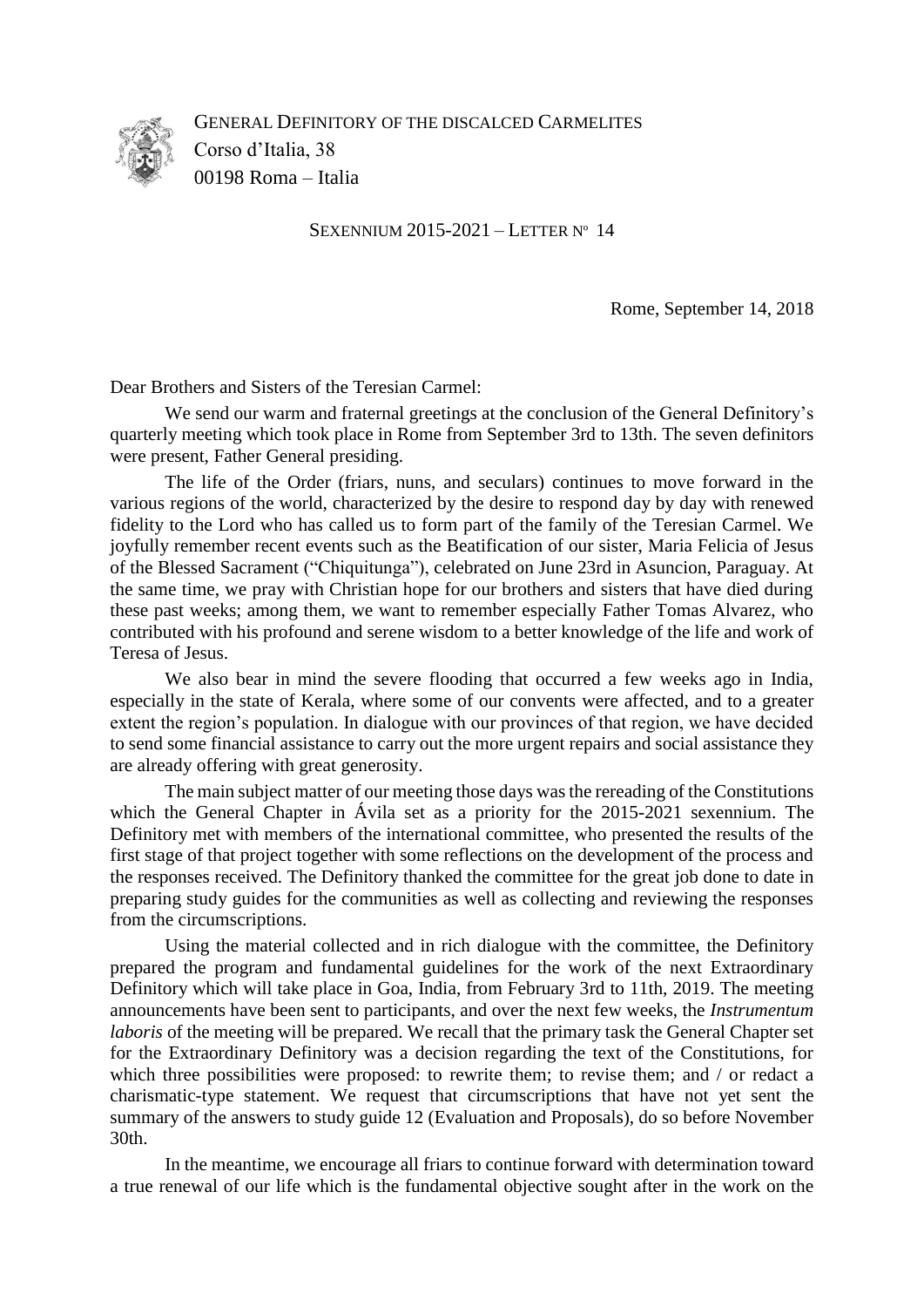Constitutions. The itinerary followed up to now has allowed many friars to return to a direct contact with the Constitutions and, through personal reflection and dialogue within the community, grow in awareness of the fundamental elements of the Teresian charism and the way in which we are carrying them out in practice.

Another important topic in our dialogues was to follow-up on the different circumscriptions based on information from the definitors in charge of each region. During the past weeks members of the Definitory continued their work, sometimes interspersed with a few days of summer holiday. For example, Father General visited Hungary, Brazil, and Holland; participated in the retreat of European students in Fatima; and celebrated the Teresian jubilee year in Alba de Tormes and Ávila. Father Agustí participated in a formation retreat of Discalced Carmelite nuns in Paris and visited some communities of friars and nuns in Catalonia. Father Łukasz accompanied students in formation for the second novitiate in Salamanca. Father Mariano was in the Philippines during the months of July and August visiting several communities of friars and nuns, occasionally offering reflections on the *Cor orans* instructions. In the community of Jaro, Iloilo City, he made the triennial pastoral visitation at the request of the local bishop.

Father Johannes Gorantla reported on his pastoral visitation to the Province of Malabar, which took place from July 1st to August 28th. It is the oldest province of India and recently has undergone considerable growth in numbers. Currently, it has a total of 181 solemnly professed, of which more than half are less than 50 years old. Additionally, there are 56 with simple professions and 8 novices. There are 29 houses, including the regional vicariate of North Malabar and the Provincial Delegation of Ranchi. It is a large province with a good number of activities. One of the remarkable aspects of this province is its dedication to the specific apostolate of the Order and to the dissemination of our spiritual patrimony, especially through the six centers of spirituality. The province has the Church's largest printing press in India, a large publishing center where one of the editions of the *Osservatore Romano* is printed and several spiritual writings and documents of the Holy See are translated and published.

Based on the analysis of the situation of the province, the Definitory made some recommendations and decisions to prioritize the charismatic identity as Discalced Carmelites in its life and activities. The Definitory ardently recommended that greater attention be given to discernment of the numerous vocations and the quality of initial formation. As for the finances, we observed that there is an urgent need to strengthen the financial autonomy of the houses by encouraging a more decentralized financial administration. Following the recent determinations of the General Definitory regarding members living outside their own territory, the Province is asked to continue its efforts to curtail individual presences. Another important issue about which a decision has to be made is the Regional Vicariate about which arose some doubts. During the upcoming months, Father Johannes will maintain direct contact with the province to help the provincial government in executing the decisions that were made.

Father Daniel Ehigie made a pastoral visitation to the General Delegation of the Congo from August 2nd to 31st. It has 55 religious (40 work in the Delegation, seven serve other circumscriptions, two are pursuing higher education, and six are in diverse situations) and 36 candidates in initial formation. The median age is 46 years. They have seven communities in the Democratic Republic of the Congo (Kinshasa) and in the Republic of the Congo (Brazzaville). The pastoral and social work of the Delegation is noteworthy. There is particular dedication to the apostolates of spirituality, the parish, and schools. In general, the people and local churches are very appreciative of the work. A good part of the energy is invested in formation, taking into account the considerable number of vocations. The visitator recommended that due attention continue to be given in this area; for example, favoring the formation of its own formators and avoiding that they accept other commitments that are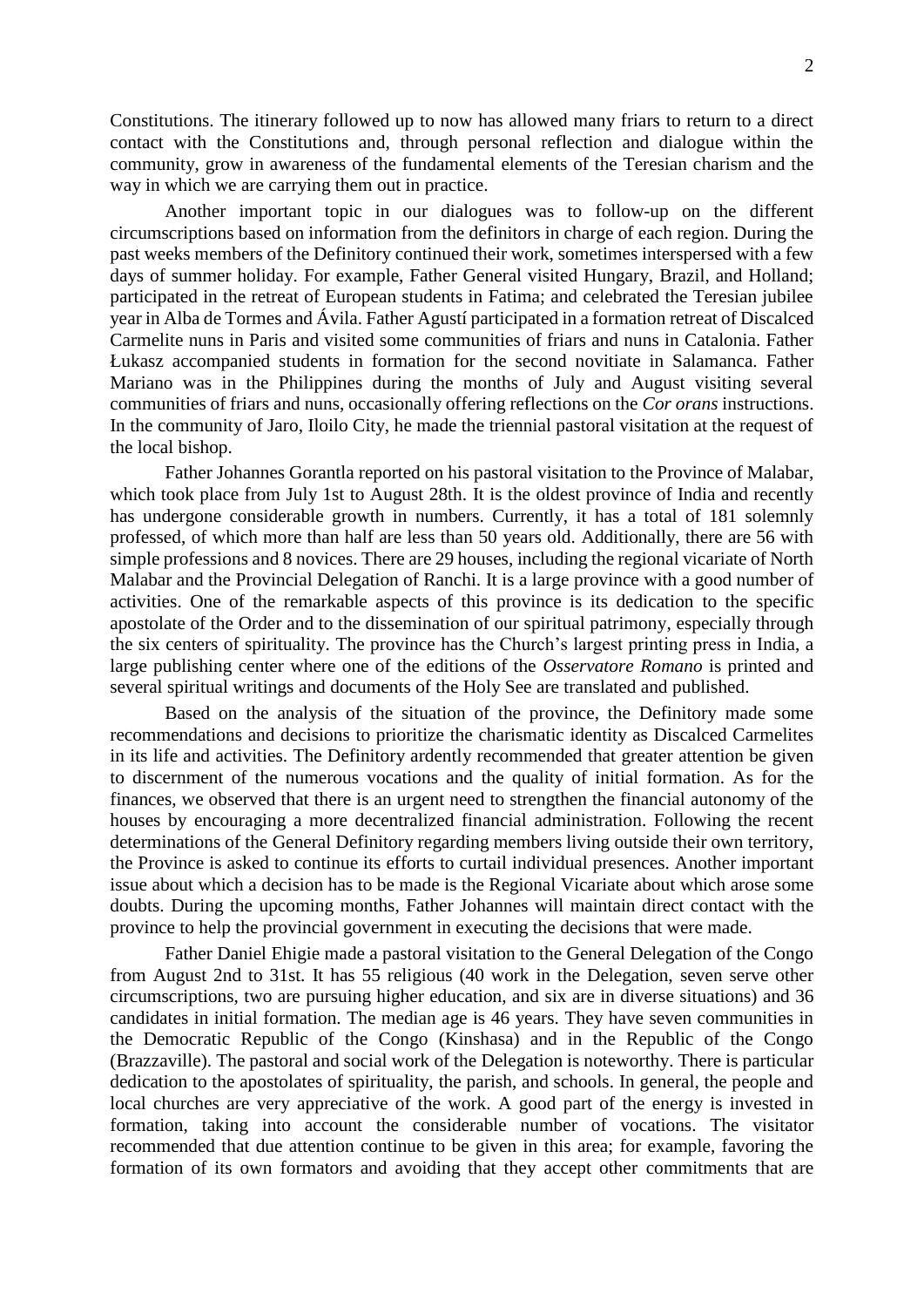incompatible with the work of formation. On the other hand, he highlighted the great number of projects and initiatives underway in the delegation, albeit inviting them not to add to the work and new constructions without adequate discernment. Some houses in the Delegation need improvements and maintenance, which calls for carrying out sound financial management.

The Definitory decided to take the necessary steps to constitute the Delegation of the Congo as a Commissariat. Over the next few months, the corresponding Statutes and decree of erection will be prepared.

For his part, Father Daniel Chowning reported on his stay in Iraq from June 17th to 24th. It was a continuation of his recent pastoral visitation to the Province of Paris. He was able to see first-hand the current, complex realities of the Carmelite presence in the region, which dates back to the year 1623. At this time, there is only one religious, Father Ghadir, as well as Bishop Jean Sleiman (archbishop of the Latin-rite Catholics), some Discalced Carmelite Seculars, and a group of ten consecrated women that make up the private association Our Lady of Mount Carmel. With their efficient help, Father Ghadir divides his work between the monastery in Baghdad and the spirituality center in Duhok (Kurdistan). They provide a valuable spiritual and social service to the Christians remaining in the region despite the harsh persecutions of these times. Fr. Ghadir is also vicar general of the archbishop and oversees the reconstruction of St. Joseph Catholic School. It is an important task to strengthen our presence in Iraq with at least one or two more religious who can consolidate and increase the meritorious work being carried out.

The Definitory heard Father Alzinir Debastiani's account of his visit to the Cities of God, which was requested by the Father General. It is a beautiful, social undertaking born in the Province of Colombia, particularly thanks to the efforts of Father José Arcesio Escobar, that has recently undergone notable growth. At this time, many people and various entities – among which are some religious congregations – collaborate with the project. On the other hand, some of the people involved have expressed the desire to organize themselves into new forms of consecrated life. Without a doubt, we must thank the Lord for this admirable reality that is offering valuable material, human, and religious help to so many people and at the same time ensure that it has the guidance and necessary instruments to provide for a satisfactory future. Along these lines, we will look for a way to establish the most fitting relationship of the Cities of God with the province and the Order, in its organizational and juridical aspects as well as its charismatic aspects.

As is the current practice of the Definitory, we are asking the circumscriptions to send a report about the implementation of the Definitory's instructions one year after their pastoral visitation. The objective is to follow up more directly and help the provincial governments improve the life and apostolic action of the religious. We thank the Province of Colombia and General Delegation to Argentine for the reports we received from them and about which we commented in our meeting. The respective definitors continue maintaining contact with other provinces that have already received their pastoral visitation (Andhra Pradesh, Oklahoma, Portugal, Sicily, Central Italy…).

Together with Father Jérôme Paluku, Secretary General for Missionary Cooperation, the Definitory has kept up an ongoing dialogue with Mrs. Veronique Vogel, head of Kirche in Not (Aid to the Church in Need) for southern Asia. That institution offers economic assistance to Church entities for religious and pastoral projects. Among the current beneficiaries are some of our most needy provinces and monasteries. We expressed our gratitude for the availability and earnestness of the help they offer and reflected with her upon some criteria to keep in mind in order continue our mutual collaboration.

As is the custom, our Bursar General, Father Paolo De Carli, presented the Generalate's current statements of accounts. The economic situation remains stable. We thank the various